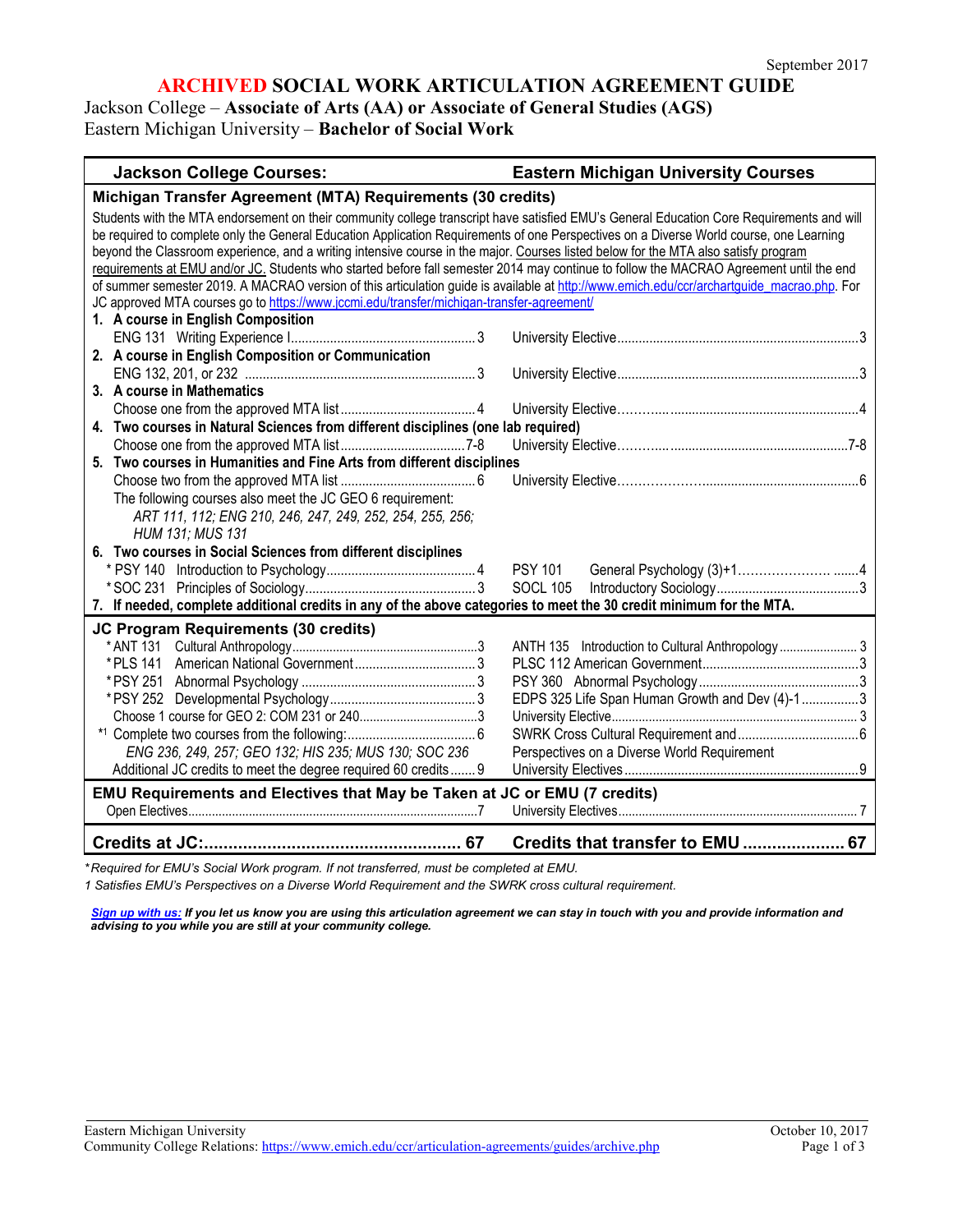# **ARCHIVED SOCIAL WORK ARTICULATION AGREEMENT GUIDE**

Jackson College – **Associate of Arts (AA) or Associate of General Studies (AGS)** Eastern Michigan University – **Bachelor of Social Work**

| <b>Admission Process for the Social Work</b><br>Program at Eastern Michigan University                                                                                                                                                                                                                                                                                                                                                                                                                                                                                      | <b>Completion for Social Work Program at</b><br><b>Eastern Michigan University</b>                                                                                                                                                                                                                                                                                                                                                                                                                                                                                                                                                                                                                                                               |
|-----------------------------------------------------------------------------------------------------------------------------------------------------------------------------------------------------------------------------------------------------------------------------------------------------------------------------------------------------------------------------------------------------------------------------------------------------------------------------------------------------------------------------------------------------------------------------|--------------------------------------------------------------------------------------------------------------------------------------------------------------------------------------------------------------------------------------------------------------------------------------------------------------------------------------------------------------------------------------------------------------------------------------------------------------------------------------------------------------------------------------------------------------------------------------------------------------------------------------------------------------------------------------------------------------------------------------------------|
| <b>Program Admission Process:</b><br>The BSW has several admissions requirements which are<br>designed to help you sort out whether or not the social work<br>profession is the right choice for you.<br>1. Overall GPA of a 2.3 or higher at the time of admission to<br>the Social Work program.                                                                                                                                                                                                                                                                          | <b>Pre-Admission Requirements</b><br>(10 credits)<br>Intro to Social Work Serv & Prof Roles  3<br><sup>2</sup> SWRK 120<br><sup>2</sup> SWRK 200<br>Human Diversity & Social Justice 3<br><sup>2</sup> SWRK 222<br>Social Welfare Policies & Services 3<br>2,3 SWRK 251<br>Self-Assessmt for Profession of Social Work. 1                                                                                                                                                                                                                                                                                                                                                                                                                        |
| 2. Submission of an application which will be distributed in<br><b>SWRK 251.</b><br>3. Completion of 40 hrs. of post-high school volunteer,<br>employment or internship experience in a human service<br>setting.<br>4. Completion of introductory social work courses: SWRK<br>120, SWRK 200, SWRK 222, and SWRK 251 with grades<br>of "C" or higher.<br>5. Submission of a reflective essay completed in SWRK 251.<br>6. Meet with a BSW advisor to develop a Plan of Study and<br>review progress to date.<br>Students may register in SWRK 120, 200, 222 and 251 at EMU | <b>Major Requirements</b><br>(47 credits)<br>Theoretical Bases for Social Work Prac  3<br><b>SWRK 315</b><br><b>SWRK 317</b><br>Foundations of Social Work Practice 3<br><b>SWRK 318</b><br>Practice I - Skill Integration Seminar 1<br>SWRK 319W<br>Writing for Agency Practice 3<br>Generalist SW Pract: Orgs & Communities  3<br><sup>1</sup> SWRK 350L2<br><b>SWRK 405</b><br>Analysis & Change of Soc Welfare Policies 3<br><b>SWRK 408</b><br>Generalist SW Pract: Individuals & Fam 3<br>Generalist Social Work with Groups 3<br><b>SWRK 409</b><br>Social Work Evaluation & Research  4<br><b>SWRK 430</b><br><b>SWRK 450</b><br>Social Work Practice wi Women & Girls 3<br><b>SWRK 451</b><br>Social Work Practice wi People of Color 3 |
| while attending JC in order to complete these courses before<br>starting the professional sequence at EMU. Students receiving<br>financial aid should contact the Financial Aid Office to ask about<br>options for financial aid.<br>Enrollment in SWRK course offerings is limited. Apply to<br>EMU early and register for courses as soon as permitted.                                                                                                                                                                                                                   | Minimum Credits to Graduate: 124<br>Note: If fewer than 67 credits are transferred, additional credits must<br>be completed at EMU to bring the program total to 124 credits.                                                                                                                                                                                                                                                                                                                                                                                                                                                                                                                                                                    |

*<sup>1</sup> Satisfies EMU's Learning beyond the Classroom general education requirement.*

*2 Students may concurrently register in SWRK 120, 200, 251 and 222 at EMU while completing the program at JC; or take during the spring/summer semester prior to starting the Social Work sequence at EMU. These courses are pre-requisites for all upper division SWRK courses.* 

*3 Students will apply for admission to the Social Work program while enrolled in SWRK 251.*